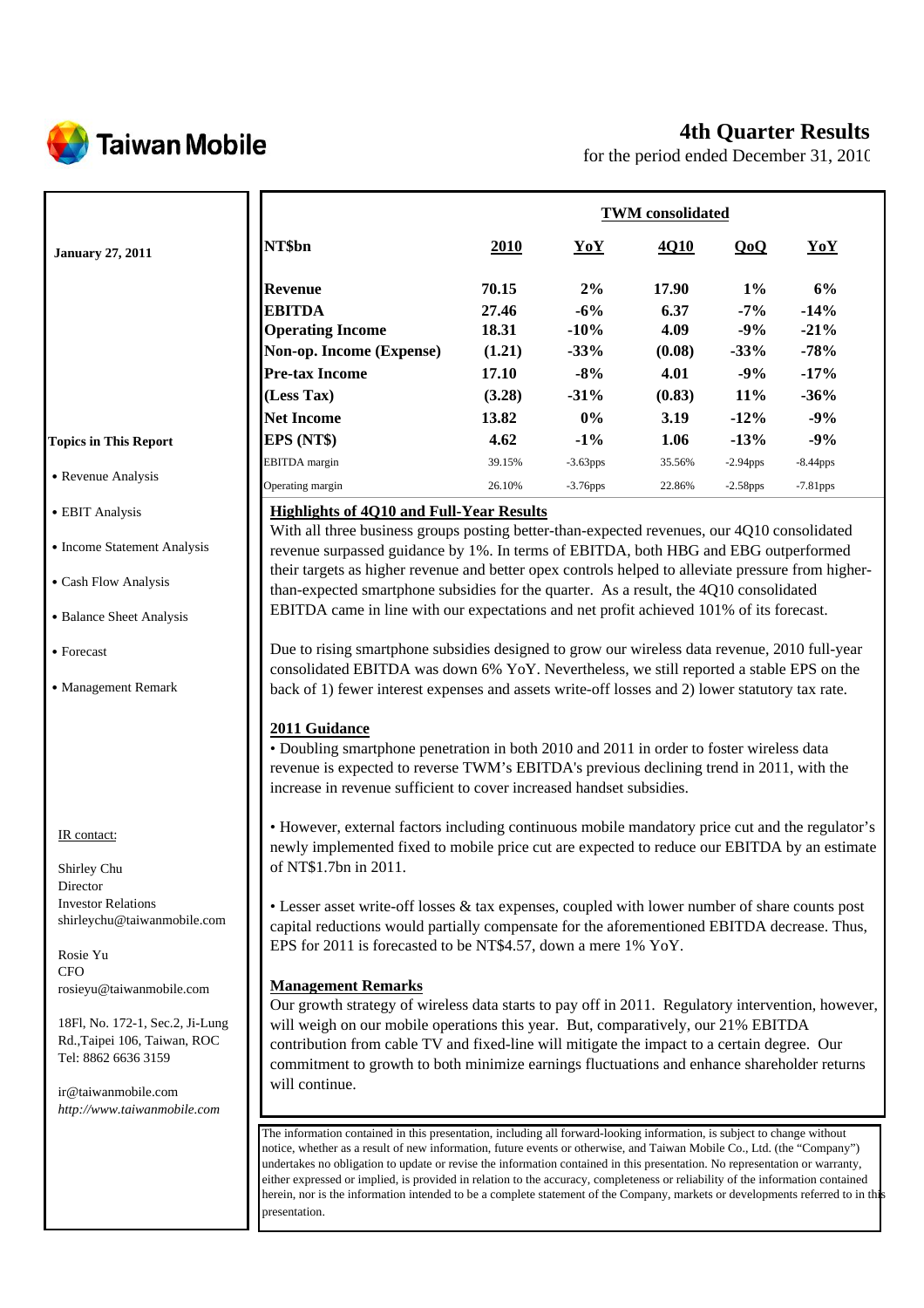

# **I. Revenue Analysis**

## **Table 1. Key Operational Data**

| <b>Revenue (NT\$bn)</b>         | 4Q10  | QoQ    | YoY     | 2010  | YoY    |
|---------------------------------|-------|--------|---------|-------|--------|
| CBG                             | 14.05 | 2%     | 6%      | 55.02 | 2%     |
| Mobile Service                  | 12.34 | 0%     | 1%      | 48.84 | $-1\%$ |
| -Voice                          | 9.94  | $-3%$  | $-5\%$  | 40.52 | $-5%$  |
| -VAS                            | 2.40  | 14%    | 37%     | 8.31  | 26%    |
| <b>IDD</b>                      | 0.64  | $-6\%$ | $-11\%$ | 2.74  | $-8%$  |
| <b>Device Sales</b>             | 1.01  | 41%    | 197%    | 3.28  | 111%   |
| EBG                             | 2.42  | $-2\%$ | 7%      | 9.50  | 2%     |
| Mobile Service                  | 1.04  | 0%     | 10%     | 3.98  | 11%    |
| Fixed-line                      | 0.85  | $-5%$  | 0%      | 3.47  | $-1\%$ |
| ISR & Others                    | 0.53  | 0%     | 12%     | 2.05  | $-7%$  |
| <b>HBG</b>                      | 1.46  | 2%     | 7%      | 5.70  | 7%     |
| - Pay-TV related                | 1.04  | 1%     | 4%      | 4.10  | 4%     |
| - Broadband                     | 0.21  | 5%     | 25%     | 0.77  | 30%    |
| - Content & others <sup>1</sup> | 0.21  | 1%     | 3%      | 0.83  | 3%     |

|                               | <b>4010</b> | 3010  | <b>4009</b> | QoQ    | YoY    |
|-------------------------------|-------------|-------|-------------|--------|--------|
| <b>Mobile Subscribers (K)</b> | 6,399       | 6,390 | 6,409       | $0\%$  | 0%     |
| 2G                            | 1.994       | 2.124 | 2,761       | $-6\%$ | $-28%$ |
| 3G                            | 4.405       | 4.266 | 3.648       | 3%     | 21%    |
| - Data card                   | 264         | 250   | 199         | 6%     | 33%    |
| <b>Monthly Churn</b>          | 1.8%        | 1.8%  | $1.9\%$     |        |        |
| MOU(bn)                       | 3.57        | 3.63  | 3.76        | $-1\%$ | $-5%$  |
| <b>ARPM (NT\$)</b>            | 3.90        | 3.86  | 3.64        | $1\%$  | 7%     |
| Pay-TV Subs (K)               | 566         | 564   | 551         | $0\%$  | 3%     |
| Cable Broadband Subs (K)      | 137         | 134   | 114         | 3%     | 20%    |

|                               | <b>4010</b> | QoQ     | YoY   | 2010 | YoY   |
|-------------------------------|-------------|---------|-------|------|-------|
| <b>Wireless</b>               |             |         |       |      |       |
| ARPU (NT\$)                   | 726         | $-1\%$  | 2%    | 718  | 0%    |
| MOU per sub<br>(minute/month) | 186         | $-2.96$ | $-5%$ | 188  | $-9%$ |
| <b>Cable MSO</b>              |             |         |       |      |       |
| Monthly Subscription (NT\$)   | 510         | 0%      | 0%    | 510  | 0%    |
| Broadband ARPU (NT\$)         | 509         | 1%      | 3%    | 504  | 4%    |
| Blended $ARPU2 (NT$)$         | 735         | 1%      | 4%    | 726  | 5%    |

1. Cable TV & broadband related revenue (excluding content agency) divided by its CATV subscriber number

## Revenue Analysis

## *CBG:*

CBG's mobile business started seeing positive revenue growth in 4Q, benefiting from strong wireless data revenue increase offsetting mobile voice revenue softness. Mobile APRU as a result grew 2% YoY in the quarter.

Our wireless data revenue growth rate accelerated to 37% YoY in 4Q, outperforming our peers. This is supported by a 73% YoY increase in mobile internet access revenue, stemming from a more than 50% YoY rise in data APRU and a 20% YoY increase in the number of active data users in 4Q.

IDD business in 4Q was lackluster attributable to keen competition, but the rate of revenue declined narrowed in the quarter.

## *EBG:*

EBG mobile revenue was up 10% YoY, attributed to growing enterprise subscriber base and rising roaming revenue. ISR and others' revenue, while currently represents some 20% of EBG's revenue, is quite volatile due to its wholesale nature with overseas carriers.

## *HBG:*

In 4Q, pay-TV related revenue increase came from a 3% YoY expansion in subscriber base.

Broadband's double digit revenue growth arose from a 20% and 3% YoY increase in subscribers and ARPU, respectively. Broadband APRU enhancement is underway with 87% of our newly acquired broadband customers subscribing to 6Mbps or above services in this quarter, up from 59% in 3Q.

DTV penetration reached 5% as of 2010 year end, generating around NT\$170 ARPU.

By selling more services into the same pay-TV household, HBG's blended APRU showed a pronounced 4% YoY increase in 4Q10.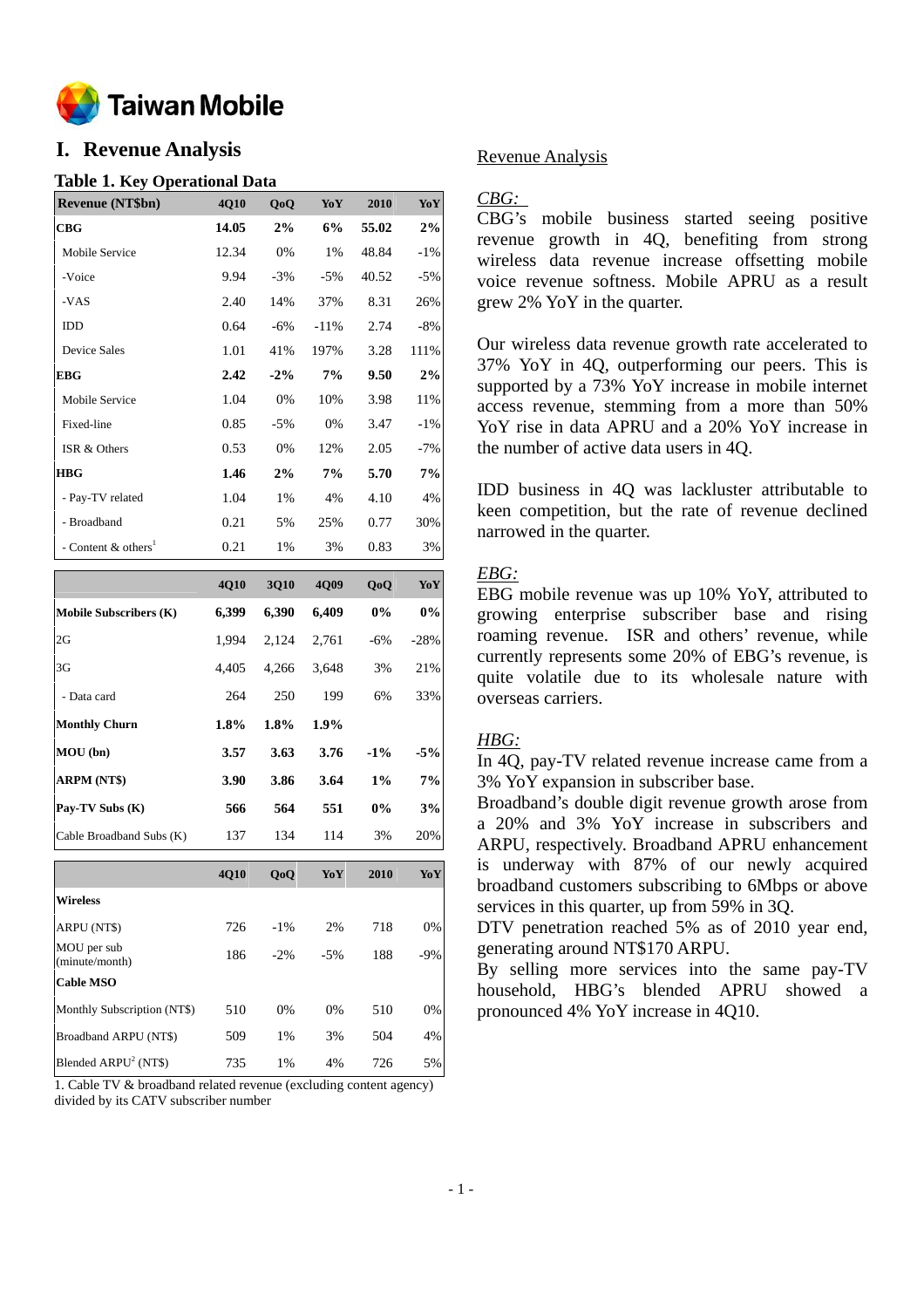

## **II. EBIT Analysis**

## **Table 2. EBIT Breakdown**

| NT\$bn        | 4Q10  | QoQ      | YoY      | 2010  | YoY     |
|---------------|-------|----------|----------|-------|---------|
| <b>EBITDA</b> | 6.37  | $-7%$    | $-14%$   | 27.46 | $-6%$   |
| $-CBG$        | 5.02  | $-9%$    | $-19%$   | 22.31 | $-10%$  |
| $-$ EBG       | 0.61  | 1%       | 4%       | 2.33  | 11%     |
| $-$ HBG       | 0.72  | 3%       | 12%      | 2.80  | 12%     |
| Margin        | 35.6% | $-2.9\%$ | $-8.4\%$ | 39.2% | $-3.6%$ |
| $-CBG$        | 35.8% | $-3.9\%$ | $-10.8%$ | 40.5% | $-5.2%$ |
| $-$ EBG       | 25.4% | 0.6%     | $-0.6%$  | 24.5% | 2.0%    |
| - HBG         | 49.6% | 0.5%     | 2.1%     | 49.1% | 2.4%    |
| D&A           | 2.27  | $-2\%$   | $1\%$    | 9.16  | 4%      |
| $-CBG$        | 1.94  | $-3%$    | $-1\%$   | 7.91  | 2%      |
| $-$ EBG       | 0.17  | 11%      | 36%      | 0.58  | 33%     |
| $-$ HBG       | 0.12  | $-3%$    | $-5%$    | 0.50  | $-1%$   |
| <b>EBIT</b>   | 4.09  | $-9%$    | $-21%$   | 18.31 | $-10%$  |
| - CBG         | 3.08  | $-12%$   | $-27%$   | 14.39 | $-15%$  |
| - EBG         | 0.45  | $-2%$    | $-4%$    | 1.75  | 6%      |
| - HBG         | 0.60  | 4%       | 15%      | 2.30  | 16%     |

## **Table 3. Non-operating Item**

| NT\$bn                   | <b>4010</b> | 0 <sub>0</sub> | YoY     | 2010   | YoY    |
|--------------------------|-------------|----------------|---------|--------|--------|
| <b>Non-Operating</b>     | (0.08)      | $-33%$         | $-78%$  | (1.21) | $-33%$ |
| -Net Interest<br>Expense | (0.05)      | $-36\%$        | $-76%$  | (0.28) | $-49%$ |
| - Write-off Loss         | (0.16)      | $-28%$         | $-46%$  | (1.47) | $-10%$ |
| -Others                  | 0.13        | $-28%$         | $-11\%$ | 0.54   | 45%    |

### EBITDA Analysis

For 4Q10, EBITDA of both EBG and HBG continued trending up sequentially and YoY. However, EBITDA of CBG hit its lowest level of the year as close to 40% of full-year smartphones were sold in 4Q, which weighed on margins.

In terms of full-year results, CBG's EBITDA was negatively affected by TWM's smartphone sales volume more than quadrupling from a year ago. In return, our wireless data revenue as a percentage of mobile service revenue reached 18.5% as of year end, up from 13.9% a year ago, with an annual growth of 26% in 2010.

EBG's full-year profit growth is underpinned by rising enterprise mobile and roaming revenue, coupled with contained expenses.

HBG's profit rise came from 1) better economies of scale and 2) higher blended ARPU as explained in the previous page.

## Non-Operating Item Analysis

The non-operating expenses in 4Q decreased QoQ and YoY, mainly due to lower assets write-off losses and interest expenses.

For the full-year, in addition to the factors mentioned above, we realized NT\$51m disposal gains vs. NT\$49m disposal loss booked in 2009, which also provided a positive impact to TWM's bottom line growth in 2010.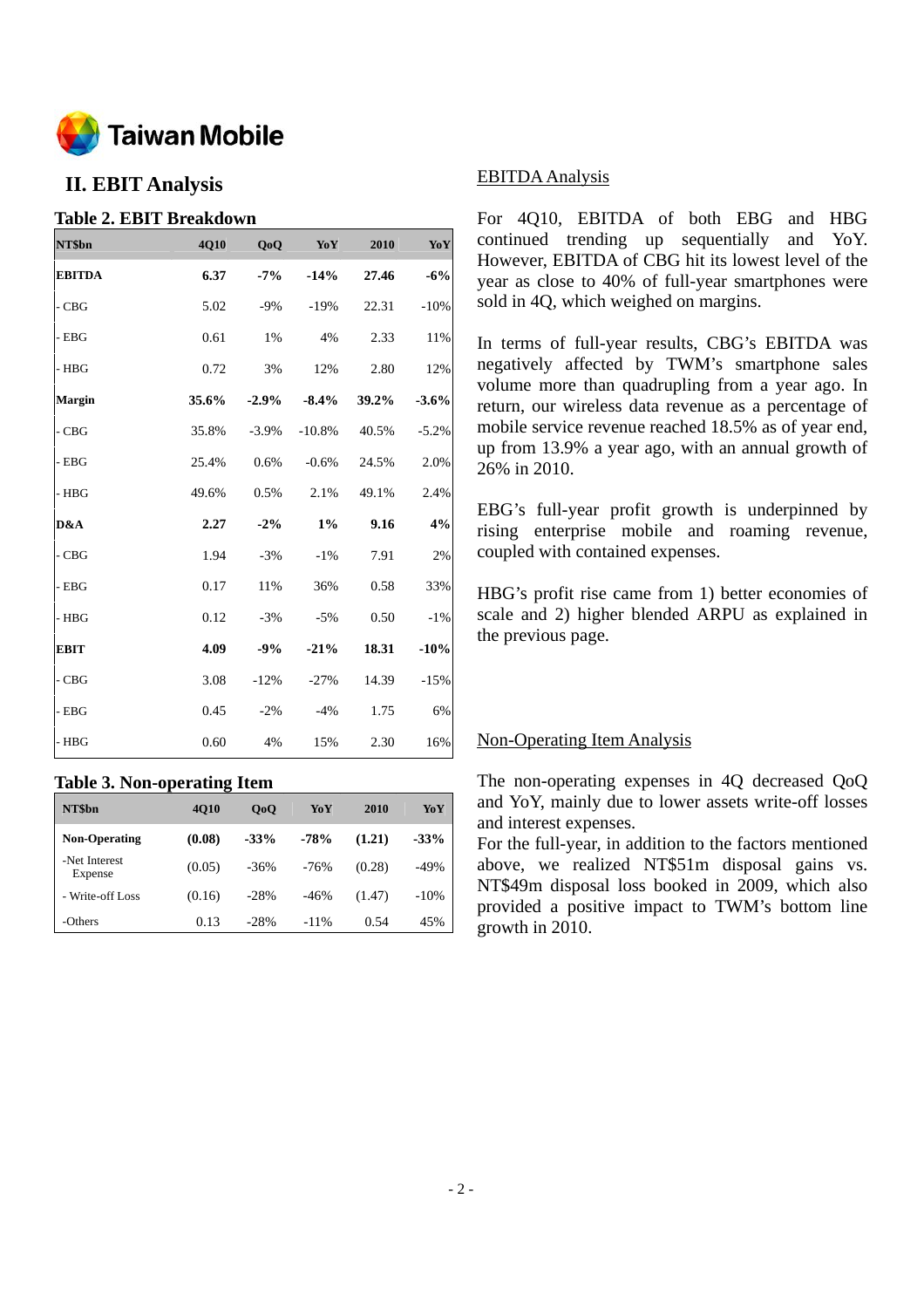

## **III. Income Statement Analysis**

#### **Table 4. 4Q Consolidated Results vs. Forecast**

| NT\$bn                                   | <b>4010</b><br>Actual | <b>4010</b><br><b>Forecast</b> | $%$ of<br><b>Forecast</b><br><b>Achieved</b> |
|------------------------------------------|-----------------------|--------------------------------|----------------------------------------------|
| Revenue                                  | 17.90                 | 17.78                          | 101%                                         |
| <b>Operating Income</b>                  | 4.09                  | 4.11                           | 100%                                         |
| Pre-tax Income                           | 4.01                  | 3.95                           | 102%                                         |
| (Less Tax)                               | (0.83)                | (0.78)                         | 106%                                         |
| Net Income - Attributed<br>to the Parent | 3.19                  | 3.17                           | 101%                                         |
| EPS (NT\$)                               | 1.06                  | 1.06                           | 100%                                         |
| <b>EBITDA</b>                            | 6.37                  | 6.38                           | 100%                                         |
| <b>EBITDA</b> margin                     | 35.6%                 | 35.9%                          |                                              |

#### **Table 5. Income Statement**

| NT\$bn                       | <b>4010</b> | 3010   | <b>4009</b> |
|------------------------------|-------------|--------|-------------|
| Revenue                      | 17.90       | 17.71  | 16.88       |
| Service Revenue <sup>1</sup> | 16.87       | 16.99  | 16.54       |
| <b>Operating Cost</b>        | 10.33       | 9.82   | 8.06        |
| <b>Operating Expenses</b>    | 3.48        | 3.39   | 3.64        |
| <b>EBITDA</b>                | 6.37        | 6.82   | 7.43        |
| <b>Operating Income</b>      | 4.09        | 4.51   | 5.18        |
| Non-op. Income<br>(Expense)  | (0.08)      | (0.12) | (0.37)      |
| Pre-tax Income               | 4.01        | 4.38   | 4.81        |
| (Less Tax)                   | (0.83)      | (0.75) | (1.29)      |
| <b>Net Income</b>            | 3.19        | 3.64   | 3.52        |
| EPS (NT\$)                   | 1.06        | 1.22   | 1.17        |

1. Total revenue deducted handset sales revenue.

### **Table 6. 2010 results**

| NT\$bn                                          | <b>FY2010</b> | YoY     |
|-------------------------------------------------|---------------|---------|
| Revenue                                         | 70.15         | 2%      |
| <b>Operating Cost</b>                           | 38.16         | 15%     |
| <b>Operating Expenses</b>                       | 13.68         | $-8%$   |
| <b>EBITDA</b>                                   | 27.46         | $-6\%$  |
| <b>Operating Income</b>                         | 18.31         | $-10\%$ |
| Non-op. Income (Expense)                        | (1.21)        | $-33%$  |
| --Net Interest Expense                          | (0.28)        | $-49%$  |
| --Asset Write-off Loss                          | (1.47)        | $-10%$  |
| Pre-tax Income                                  | 17.10         | $-8%$   |
| (Less Tax)                                      | (3.28)        | $-31%$  |
| <b>Net Income - Attributed to</b><br>the Parent | 13.82         | $0\%$   |
| EPS (NT\$)                                      | 4.62          | $-1\%$  |

## Income Statement Analysis

As the three business groups all posted better-than-expected revenues, our 4Q10 consolidated revenue surpassed guidance by 1%. In terms of EBITDA, both HBG and EBG outperformed their targets, credited to higher revenue and better opex controls. This helped to alleviate pressure from higher-than-expected smartphone subsidies for the quarter. As a result, the 4Q10 consolidated EBITDA came in line with our expectations. The non-operating expense also came in less than guidance due to lower-than-expected assets write-off losses and disposal gain from selling an idle property, resulting in 101% achievement rate for 4Q10 net profit.

## 2010 Full-Year Results

2010 full-year consolidated EBITDA edged down, due to rising smartphone subsidies designed to grow our wireless data revenue. Nevertheless, we still reported a stable EPS on the back of 1) stringent opex controls, namely cutting down network cost, bad debt expense, and non-smart phone subsidies, 2) beefing up the EBITDAs of EBG and HBG, 3) fewer interest expenses and assets write-off losses, and 4) lower statutory tax rate.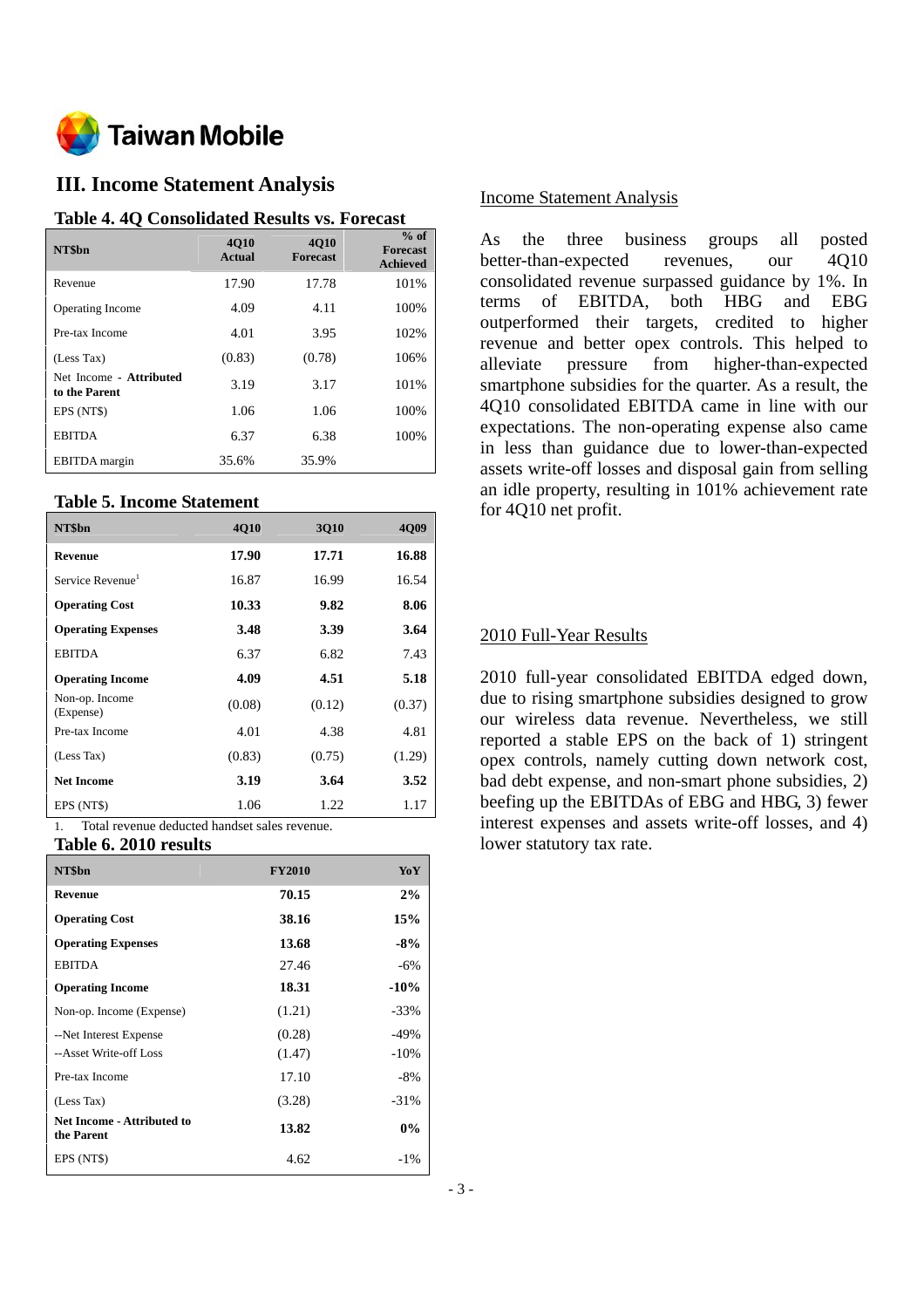

#### **Table 7. Cash Flow**

| NT\$bn                               | 2010    | 2009    | 4Q10   | 3Q10    |
|--------------------------------------|---------|---------|--------|---------|
| Total Op Sources/(Uses) <sup>1</sup> | 25.99   | 23.95   | 7.63   | 5.78    |
| <b>Consolidated Net Income</b>       | 13.82   | 13.89   | 3.18   | 3.64    |
| Depreciation                         | 8.06    | 7.75    | 2.00   | 2.04    |
| Amortization                         | 1.09    | 1.09    | 0.27   | 0.27    |
| Changes in Working Capital           | 0.59    | (2.24)  | 1.87   | (0.60)  |
| <b>Asset Write-off Add-backs</b>     | 1.47    | 1.63    | 0.16   | 0.22    |
| Other Add-backs                      | 0.96    | 1.82    | 0.14   | 0.20    |
|                                      |         |         |        |         |
| <b>Net Investing Sources/(Uses)</b>  | (6.32)  | (6.75)  | (1.53) | (1.82)  |
| Capex                                | (6.20)  | (6.67)  | (1.40) | (1.97)  |
| Divestment (Acquisition) &<br>Others | (0.12)  | (0.08)  | (0.12) | 0.15    |
|                                      |         |         |        |         |
| <b>Net Financing Sources/(Uses)</b>  | (16.63) | (18.06) | (2.80) | (7.08)  |
| Dividends Payment                    | (15.03) | (13.97) | 0.00   | (15.03) |
| Short-Term Borrowings                | (3.60)  | 6.80    | (5.30) | 7.90    |
| <b>Commercial Paper Payable</b>      | (0.30)  | 0.80    | 0.20   | 0.05    |
| Long-Term Bank Loan                  | 2.30    | (5.20)  | 2.30   | 0.00    |
| Corporate Bond Payable               | 0.00    | (7.50)  | 0.00   | 0.00    |
| Others                               | (0.01)  | 1.00    | 0.00   | 0.00    |
| <b>Net Cash Position Chg.</b>        | 3.05    | (0.87)  | 3.30   | (3.11)  |

1. Inclusive of cash flow for cash management.

#### **Table 8. Capex & FCF**

| NT\$bn                | 2010  | 2009  | <b>4010</b> | <b>3Q10</b> |
|-----------------------|-------|-------|-------------|-------------|
| <b>Cash Capex</b>     | 6.20  | 6.67  | 1.40        | 1.97        |
| - Mobile              | 4.17  | 4.88  | 0.78        | 1.40        |
| - Fixed-line          | 1.52  | 1.35  | 0.57        | 0.40        |
| - Cable MSO           | 0.51  | 0.45  | 0.06        | 0.17        |
| % of Revenue          | 9%    | 10%   | 8%          | 11%         |
| <b>Free Cash Flow</b> | 19.80 | 17.28 | 6.23        | 3.81        |

#### Cash Flow Analysis

Operating cash flow for the quarter increased to NT\$7.63bn as there was tax payment in 3Q.

Cash outlay on investing activity was mainly for NT\$1.4bn in cash capex and an incremental NT\$150m investment in our 49.9%-held Taipei New Horizons Co., Ltd.

On the financing front, a NT\$5.1bn decrease in short-term borrowings was partially funded by NT\$2.3bn of new long-term borrowings in the quarter.

With higher operating cash flow and lower capex & debt repayment, cash balance increased by NT\$3.3bn in 4Q10.

In terms of 2010 full-year cash flow, we had a net cash inflow of N\$3.05bn instead of a net cash outflow of NT\$0.87bn in 2009, mainly due to 1) lower tax payments, 2) falling capex, and 3) lesser debt repayments in 2010.

#### Capex and Free Cash Flow Analysis

For 2010, our cash capex totaled NT\$6.2bn, represented 9% of total revenue and was lower than our guidance of NT\$6.9bn with the difference coming from delays in across the strait undersea cable construction and faster than expected fall in prices on equipment for HSPA-related projects. Main use of mobile, fixed, and CATV capex in 2010 was to support increasing demands for wireless data, cable internet and DTV businesses.

Free cash flow came in at NT\$19.8bn for the year, translating into an annualized yield of 7.5%.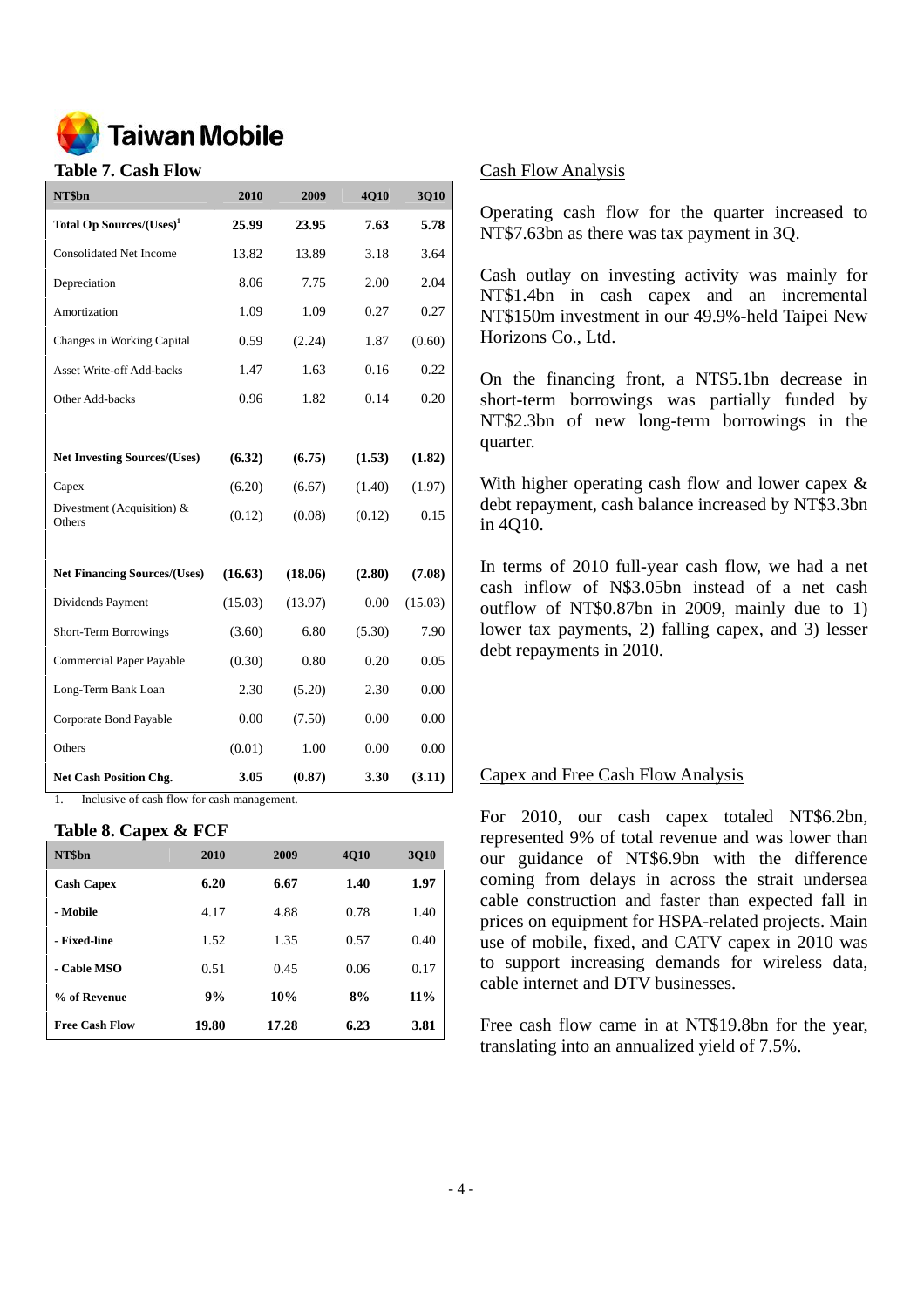

# **V. Balance Sheet Analysis**

## **Table 9. Balance Sheet**

| NT\$bn                                                  | 4Q10    | <b>3Q10</b> | <b>4Q09</b> |
|---------------------------------------------------------|---------|-------------|-------------|
| <b>Total Assets</b>                                     | 85.48   | 82.91       | 85.89       |
| <b>Current Assets</b>                                   | 15.24   | 12.00       | 11.56       |
| - Cash & Cash Equivalents                               | 6.05    | 2.75        | 3.00        |
| -Available-for-Sale Financial Asset                     | 0.20    | 0.19        | 0.18        |
| -Financial Assets at Fair Value                         | 0.00    | 0.20        | 0.00        |
| - Other Current Assets                                  | 8.99    | 8.86        | 8.39        |
| Long-Term Investment                                    | 3.20    | 3.05        | 3.21        |
| Property and Equipment                                  | 43.61   | 43.89       | 46.54       |
| <b>Intangible Assets</b>                                | 20.35   | 20.59       | 21.21       |
| <b>Other Assets</b>                                     | 3.08    | 3.37        | 3.35        |
| <b>Liabilities</b>                                      | 34.58   | 35.18       | 33.80       |
| <b>Current Liabilities</b>                              | 23.23   | 26.13       | 24.75       |
| - ST Debts/Commercial Paper Payable                     | 3.70    | 8.80        | 7.60        |
| - Other Current Liabilities                             | 19.53   | 17.33       | 17.15       |
| Long-Term Borrowings                                    | 10.30   | 8.00        | 8.00        |
| <b>Other Liabilities</b>                                | 1.05    | 1.06        | 1.06        |
| <b>Shareholders' Equity</b>                             | 50.90   | 47.72       | 52.08       |
| -Paid-in Capital                                        | 38.01   | 38.01       | 38.01       |
| -Capital Surplus                                        | 12.43   | 12.43       | 12.43       |
| -Legal Reserve                                          | 15.33   | 15.33       | 13.94       |
| -Treasury Shares                                        | (31.89) | (31.89)     | (31.89)     |
| -Un-appropriated Earnings*                              | 2.27    | 2.27        | 2.27        |
| -Special Reserve                                        | 0.82    | 0.82        | 3.35        |
| -Retained Earnings & Others<br>*: excluding YTD profits | 13.93   | 10.75       | 13.97       |

**Table 10. Ratios** 

|                           | <b>4010</b> | 3010 | 4009 |
|---------------------------|-------------|------|------|
| <b>Current Ratio</b>      | 66%         | 46%  | 47%  |
| Interest Coverage (x)     | 49.1        | 52.2 | 22.7 |
| <b>Net Debt to Equity</b> | 16%         | 29%  | 24%  |
| Net Debt to EBITDA $(x)$  | 0.29        | 0.50 | 0.43 |
| <b>ROE</b> (annualized)   | 26%         | 32%  | 28%  |
| <b>ROA</b> (annualized)   | 15%         | 18%  | 17%  |

## Balance Sheet Analysis

On the asset side, cash balance was NT\$6.05bn as of the end of 4Q. Financial assets at fair value decreased due to the disposal of a bond fund investment in the quarter.

In 4Q10, a cash injection of NT\$150m in our 49.9% owned Taipei New Horizons increased our long-term investment balance to NT\$3.2bn.

Net PP&E balance at the end of 4Q10 was down both sequentially and YoY, with depreciation and assets write-off higher than capex. The 2G's net book value was reduced to NT\$12.95bn, while 3G's rose to NT\$12.50bn as of the end of 2010. The net PP&E balance consists of \$37.3bn in mobile, \$4.4bn in fixed network and \$1.9bn in cable-TV assets.

With a NT\$2.8bn reduction in borrowings, our gross debts reduced to NT\$14bn and net debt fell to NT\$7.95bn at the end of 4Q.

## Ratio Analysis

4Q current ratio improved to 66% due to an increase in cash and a reduction in short-term debts which also improved net debt to EBITDA and net debt to equity ratios.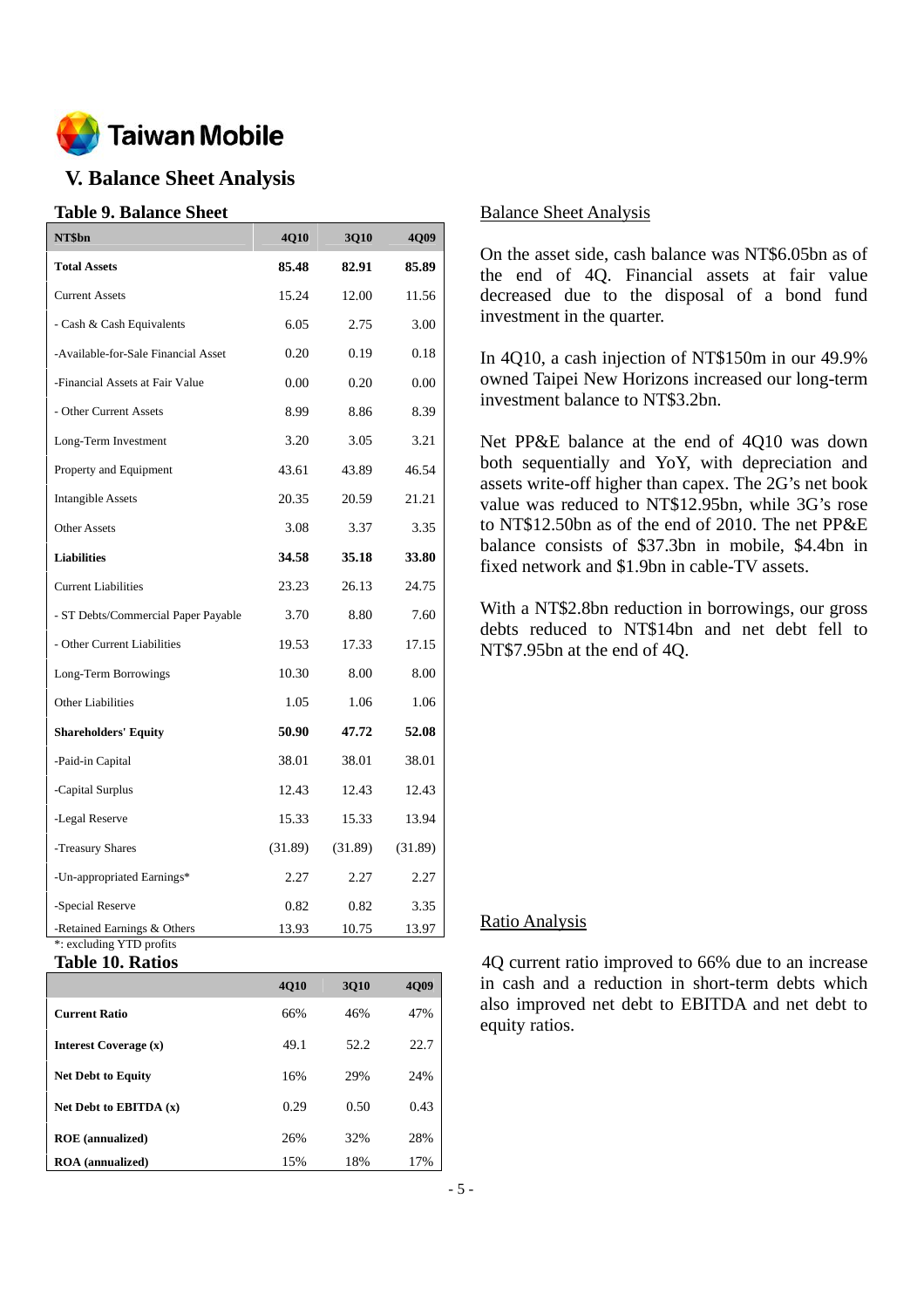

# **VI. Forecast**

## **Table 11. Forecast**

| NT\$bn                 | 2011   | 2010   | YoY         |
|------------------------|--------|--------|-------------|
| Revenue                | 73.96  | 70.15  | 5%          |
| $\text{Cash Cost}^1$   | 34.83  | 29.80  | 17%         |
| <b>Selling Expense</b> | 9.50   | 9.16   | 4%          |
| G&A                    | 4.74   | 4.52   | 5%          |
| <b>EBITDA</b>          | 25.77  | 27.46  | -6%         |
| <b>EBITDA</b> Margin   | 34.85% | 39.15% | $-4.31$ pps |
| D&A                    | 9.48   | 9.16   | 3%          |
| Operating Income       | 16.29  | 18.31  | $-11%$      |
| Asset write-off        | (0.61) | (1.47) | $-58%$      |
| Pre-tax Income         | 15.76  | 17.10  | $-8%$       |
| Tax Expense            | (2.68) | (3.28) | $-18%$      |
| Net Income             | 13.08  | 13.82  | $-5\%$      |
| EPS $(NTS)^2$          | 4.57   | 4.62   | $-1\%$      |

1. Including handset sales costs

2011 EPS is based on weighted average share counts of 2.86bn, to reflect 10% capital reduction, effective Aug. 2011. 2010 EPS is based on 2.99bn shares.

## Guidance

- ‧ In terms of divisional performance, both HBG and EBG expect to grow their EBITDA by 6%. Their combined contribution to total EBITDA will be 21% in 2011.
- Aided by doubling smart-phone penetration in both 2010 and 2011 in order to foster wireless data revenue, TWM's EBITDA in 2011 is expected to reverse its previous declining trend, with the increase in revenue sufficient to cover increased handset subsidies.
- Nonetheless, the aforementioned bright side will be overshadowed by external factors including continuous mobile mandatory price cut and the regulator's newly implemented fixed to mobile price cut, which combined will reduce our EBITDA by an estimate of NT\$1.7bn in 2011.
- Lower asset write-off losses, tax expenses, and fewer number of share counts are expected to provide cushions to our bottom line. Accordingly, we expect EPS to edge down by a mere 1% in 2011.

# **VII. Management Discussion & Analysis**

## Key message

Our growth strategy of wireless data starts to pay off in 2011. Regulatory intervention, however, will weigh on our mobile operations this year. But, comparatively, our 21% EBITDA contribution from cable TV and fixed-line will mitigate the impact to a certain degree. Our commitment to growth to both minimize earnings fluctuations and enhance shareholder returns will continue.

## 2011 Capex guidance

2011 capex guidance of NT\$6.4bn consisted of NT\$4.6bn in mobile, NT\$1.2bn in fixed-line and NT\$0.6bn in cable TV operations.

## Management

Announced the appointment of George C. Chou as president of TFN, Rosie Yu as CFO of TWM and Steve HS Wang as acting CTO.

## Regulatory update

On January 1, 2011, the pricing right of fixed-to-mobile (F2M) calls has been returned to fixed-line service providers from mobile players. Separately, with the benefit of the consumer in mind, NCC has regulated a gradual reduction of the amount consumers pay for F2M calls. Accordingly, both the tariff that fixed-line service providers can receive and the interconnection revenue mobile operators can generate will decrease gradually from the end of 2010 to the end of 2016. We want to share with you that the price reduction is not evenly distributed in the six-year period. By our estimate, around 50% of the tariff reduction will be implemented in 2011, which means much lesser impact for the rest of the period.

## Product and service

TWM completed an integrated platform to launch a pioneering digital convergence service